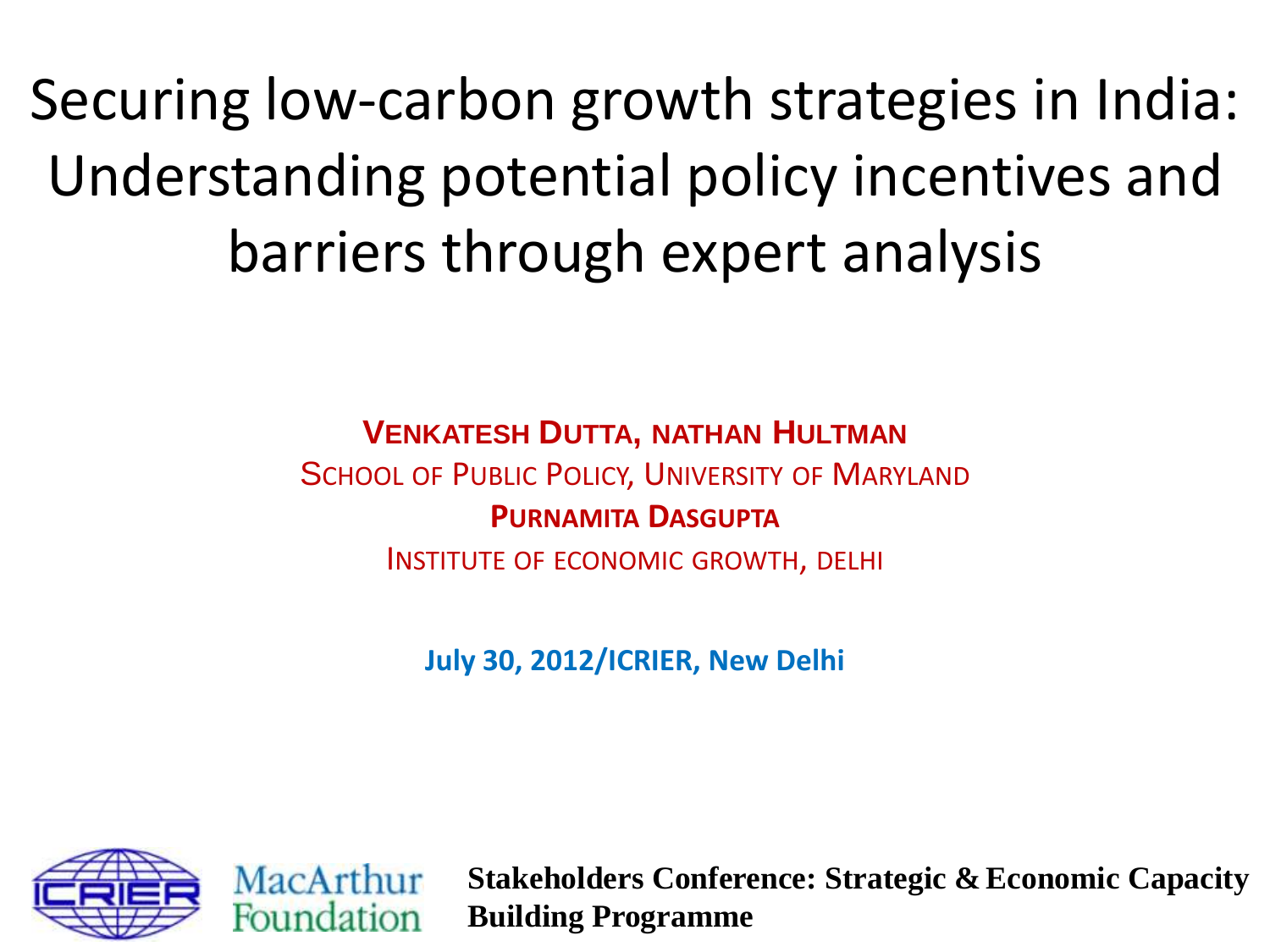## Aspirations of India's climate and development policy

#### **Climate Policy**

- NAPCC targets & missions: securing energy & resources, arresting ecosystems degradation and climate change
	- Adaptive capacity & mitigations
- Commitment of reducing emission intensity of economy
- Advocating UNFCCC's Article 2 and Article 3.1 (C-DR)

#### **Development Policy**

- Sustaining a rapidly developing economy
	- Macro-economic Issues
	- Globalisation and International Trade
- Inclusive Growth
- Poverty alleviations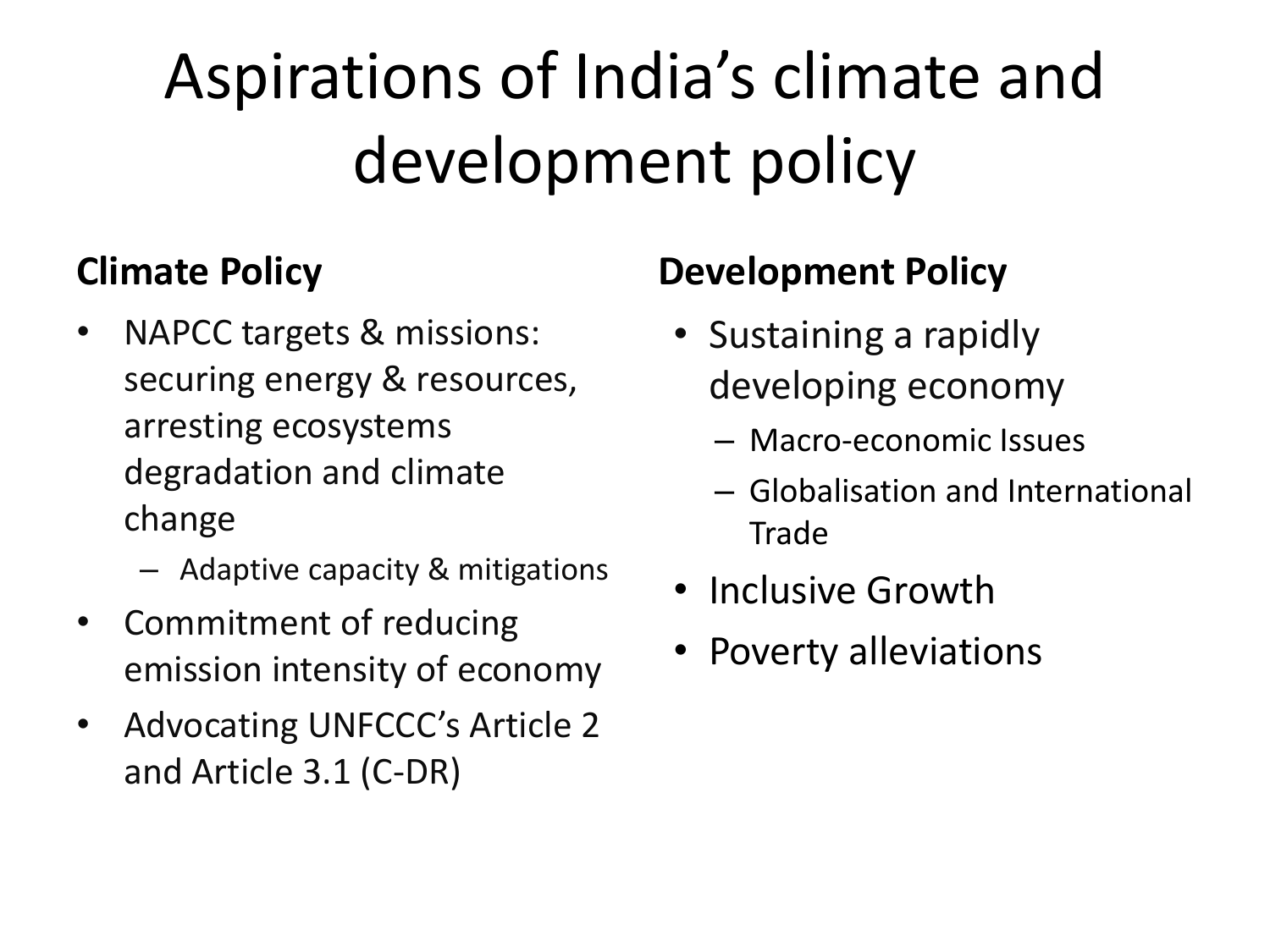# India's emission outlook

- Emits 4.9% of global GHG e-, lowest per-capita in the world 1.18 tonnes of  $CO<sub>2</sub>e$ , 1/4<sup>th</sup> of global average of 4.38 tCO<sub>2</sub>e, less than 1/10<sup>th</sup> of those of most developed nations.
- India becomes third largest emitter around 2015. However, India's contribution in global cumulative emission from 1900- 2005 is only 2% (China- 16%, US 25%, EU27-18%).
- CO<sub>2</sub> emission jumps from 27 Gt to 42 Gt (Reference Scenario) from 2005 to 2030 globally. China and India account for 56% of this increase (IEA, 2010).
	- In the alternate scenario (efficiency improvements, structural changes in economy and fuel-switching), it becomes around 34 Gt in 2030.
	- India reduces e- by 0.9 Gt.
- In 2030, per-capita e-will double from 2005 level, but will remain only  $1/5$ <sup>th</sup> of the OECD (WRI, 2012).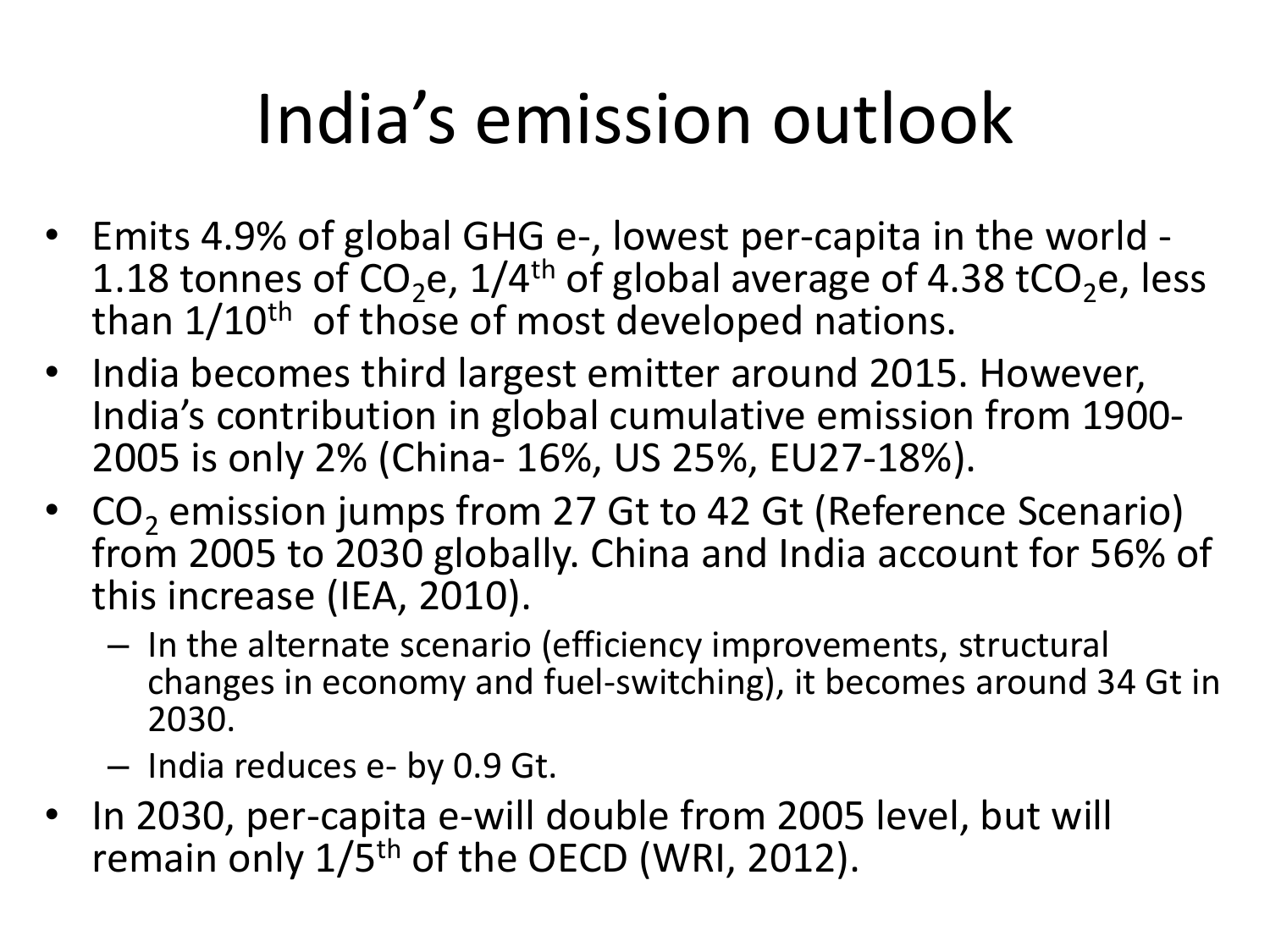# Development reality

- Raising QoL of almost half a billion people to decent levels
	- 1/3rd of global poor
	- 300 million survive on less than 1\$ a day, 69% people make only 2\$ a day (World Bank, 2012)
- Energy 'quality' and 'access' is a big challenge
	- Per-capita use of electricity is 700 kwh, less than 1/4th of global average of 2752 kwh
	- Bridging the demand-supply gap 400 million no electricity, peak dd deficit of 13%, T&D losses 30%
	- need 300GW in next 5 years
- Dependence on imported fossil-fuels up by 40% at the end of 12th FYP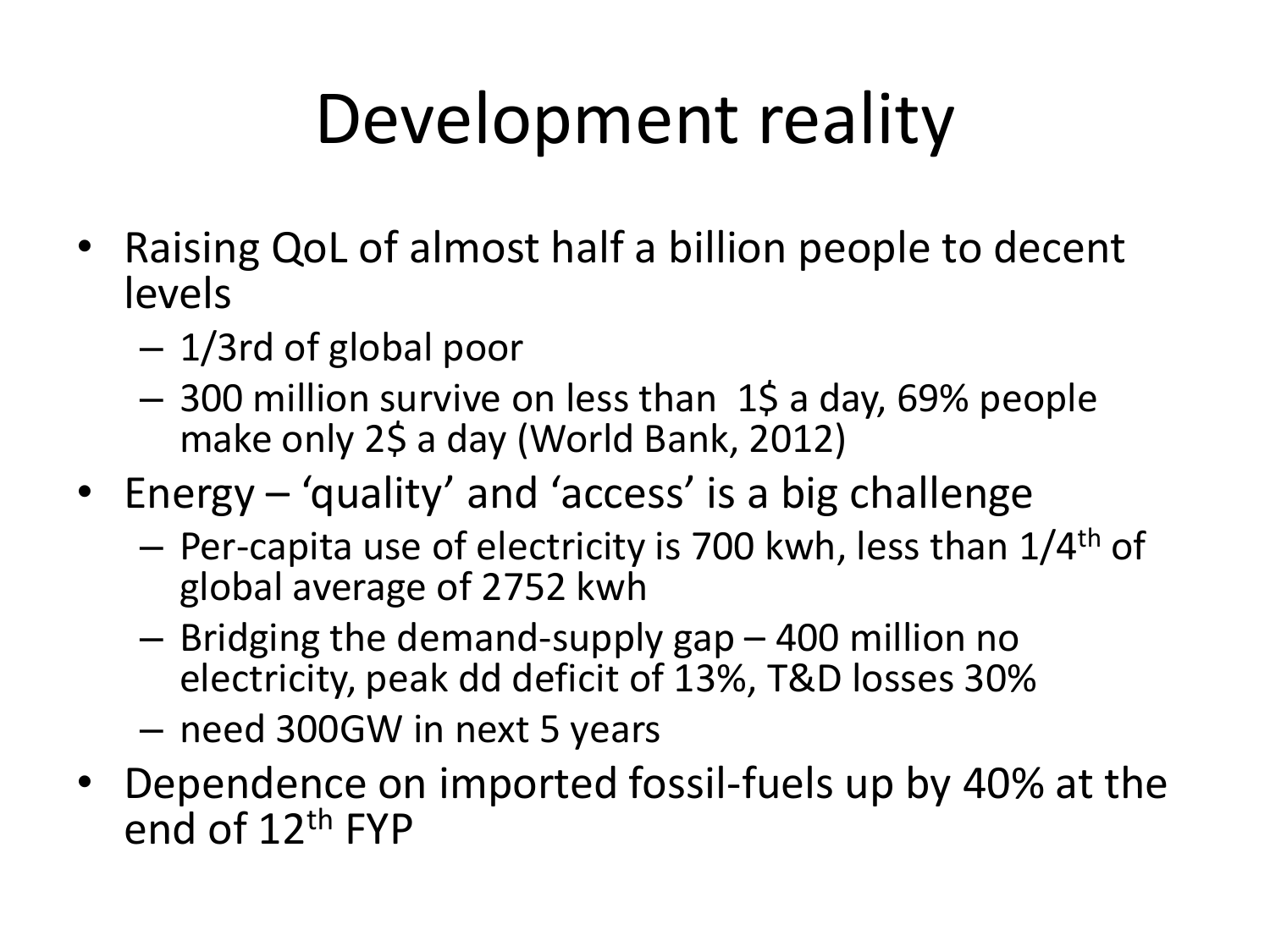#### **Expert opinion on low-carbon inclusive growth in India**

| Section 1        | <b>General issues</b>                       |
|------------------|---------------------------------------------|
| Section 2        | Inclusive growth and low-carbon development |
| Section 3        | Domestic actions and capacity               |
| Section 4        | Barriers to low carbon growth               |
| <b>Section 5</b> | International partnerships and support      |
| Section 6        | Policy options for low-carbon growth        |

Senior experts from following organizations were interviewed: DFID, MoEF, TERI, CII, FICCI, Winrock International India, CSTEP, DHI, Prayas, Ecolibrium)

(Government: 12%; Research and Policy think tanks: 36% , Academia: 32%, Industries: 20%)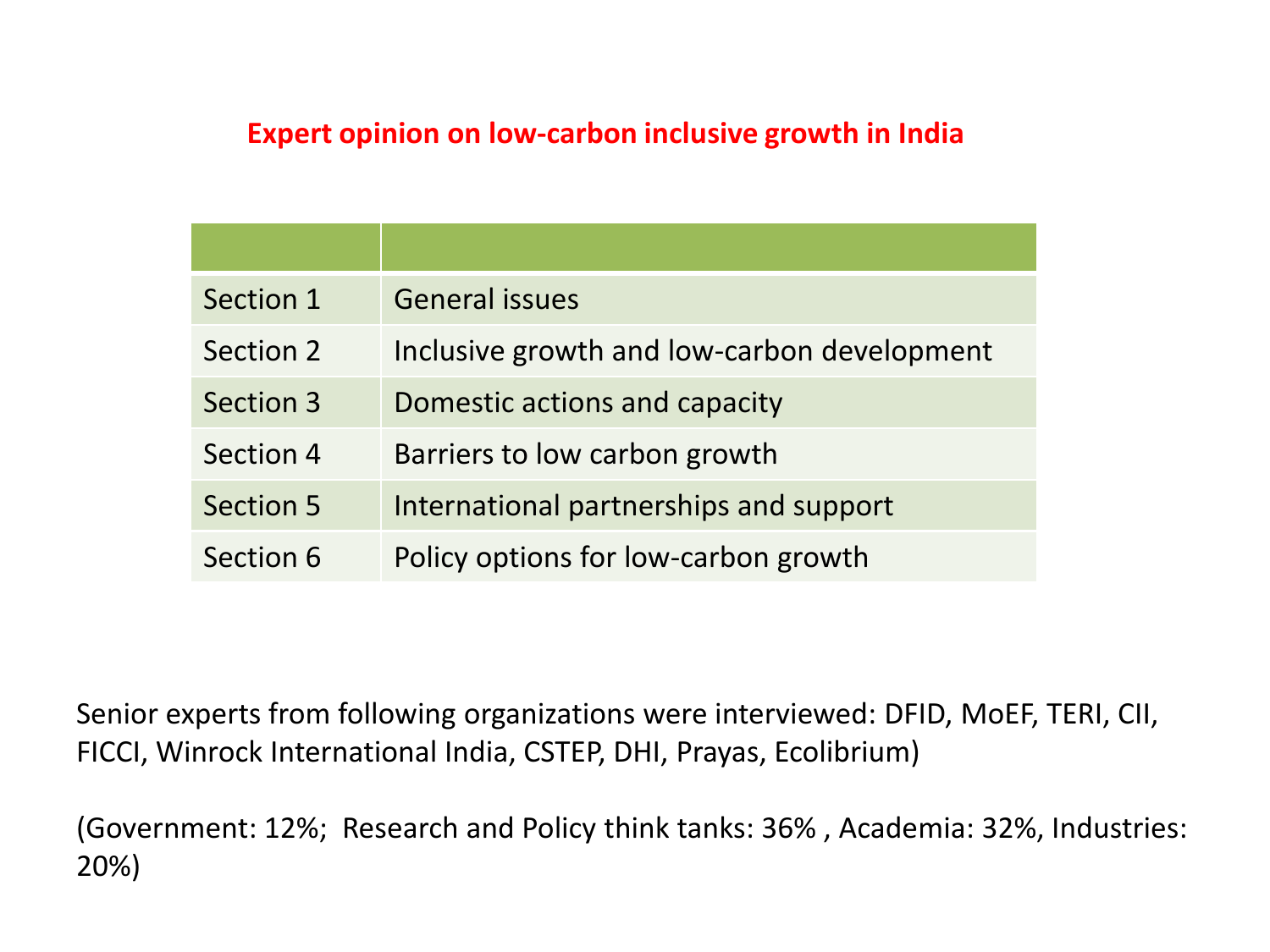# Inclusive growth

- **There is no consensus on definition of inclusive growth** –
	- The concept is vaguely described, and there are no guidelines as to how it can be made operational.
	- the contribution of low-carbon initiatives being undertaken on inclusive growth is currently unclear.

• **Low-carbon initiatives don't sufficiently exploit cobenefit opportunities of climate mitigation and inclusive growth**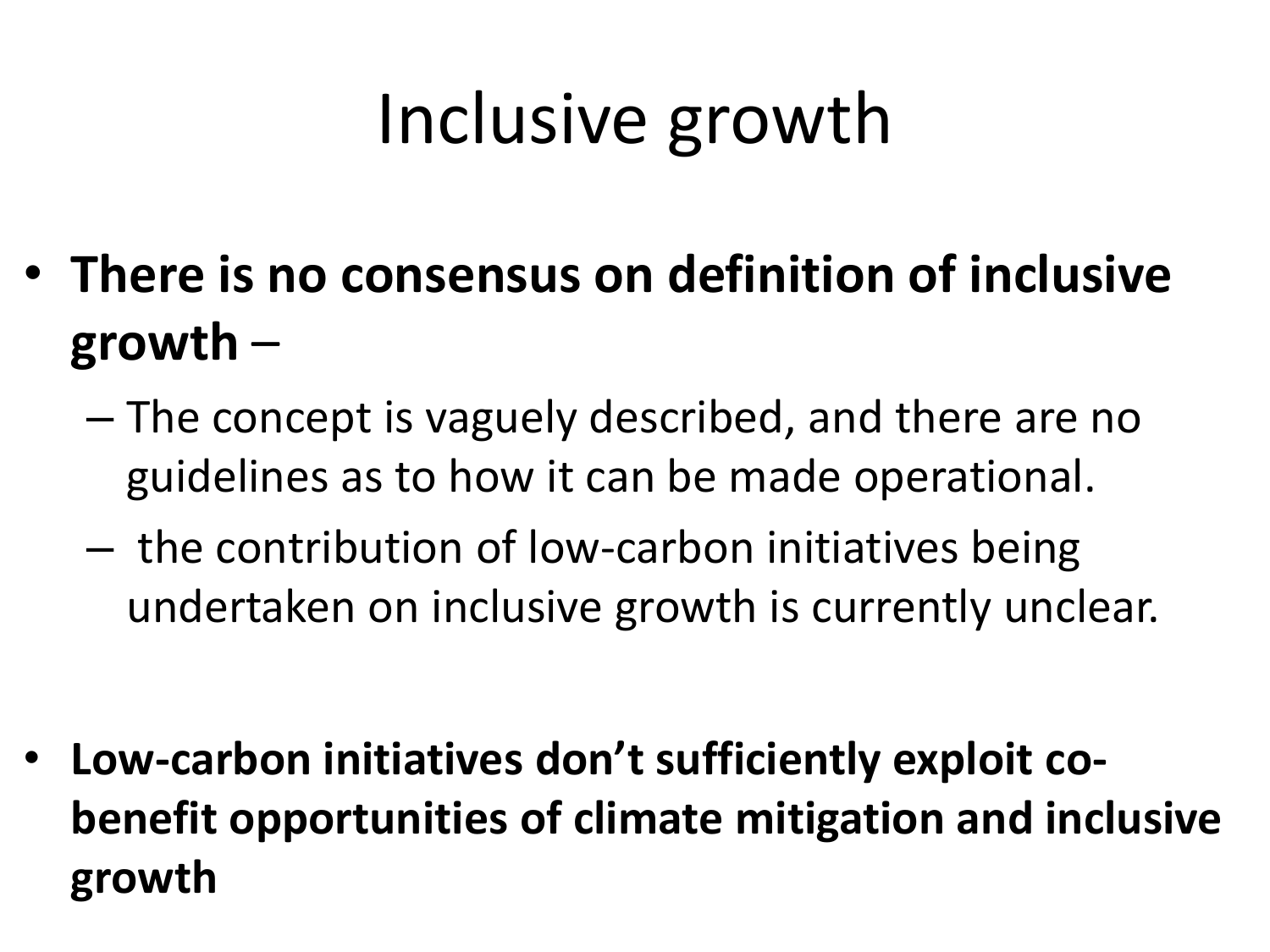#### Development vs Climate Change

- **More than one third of the experts felt that poverty and lack of basic infrastructure are the top two most serious problems constraining India's growth.**
- **About 63% of the respondents feel that India should first focus on developmental needs regardless of restricting carbon space as development needs are huge.**
- **About 16% respondents feel that a determined effort to bring down carbon intensity will impose a high cost burden on India's economy and constrain growth.** 
	- **21% remain neutral and 63% disagree.**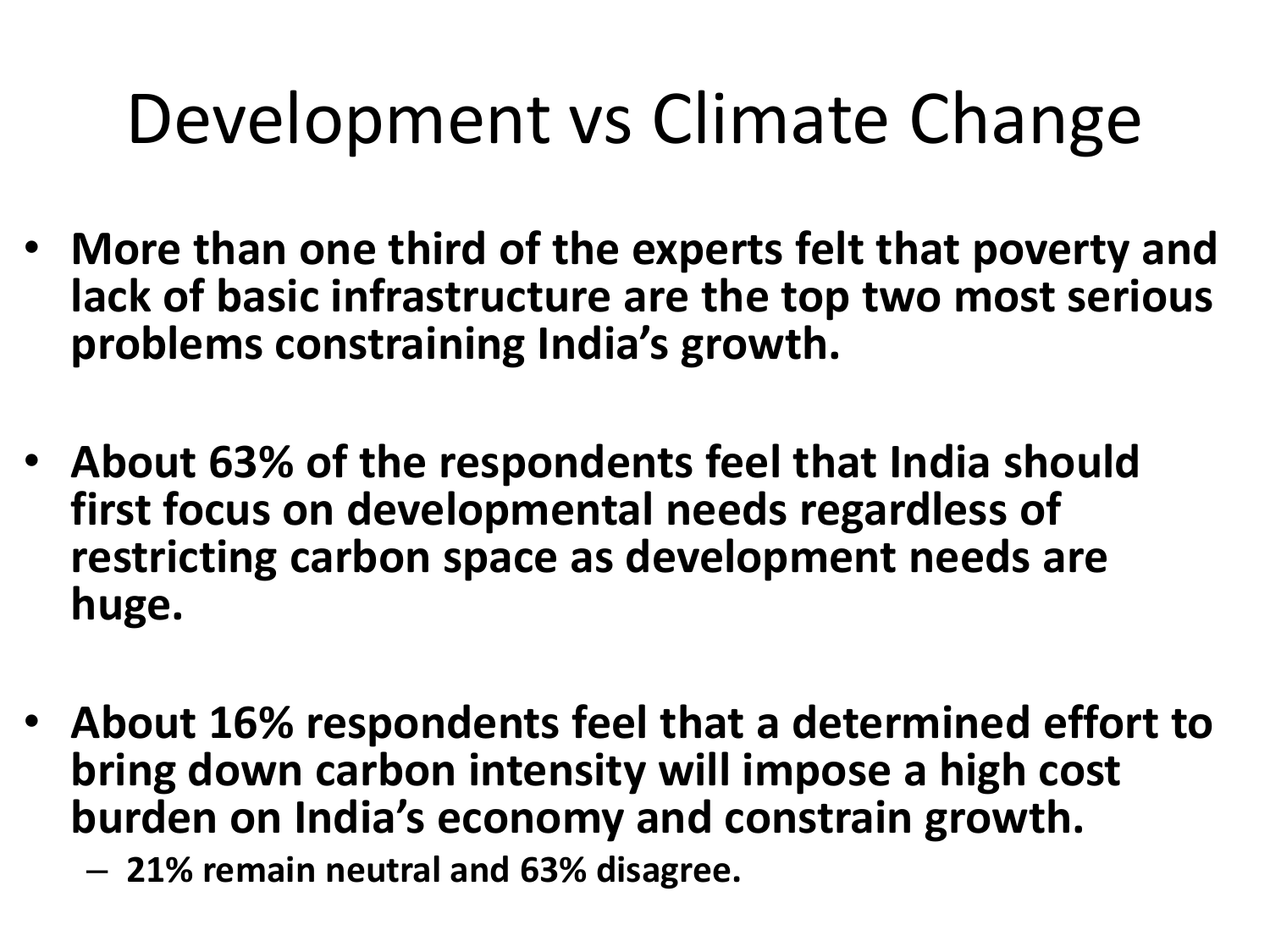## Low-carbon inclusive growth

- About 73% of the respondents believe that lowcarbon growth priorities can be integrated with inclusive growth for better development outcomes.
	- 27% respondents feel that it is better to focus them separately rather than integrate into one objective.
- About 60 % respondents feel that investment in lowcarbon initiatives will bring about poverty reduction
	- 21% feel that it will reduce poverty more than marginally.
	- Close to 16% of respondents think that investment in LC will not cause poverty reduction.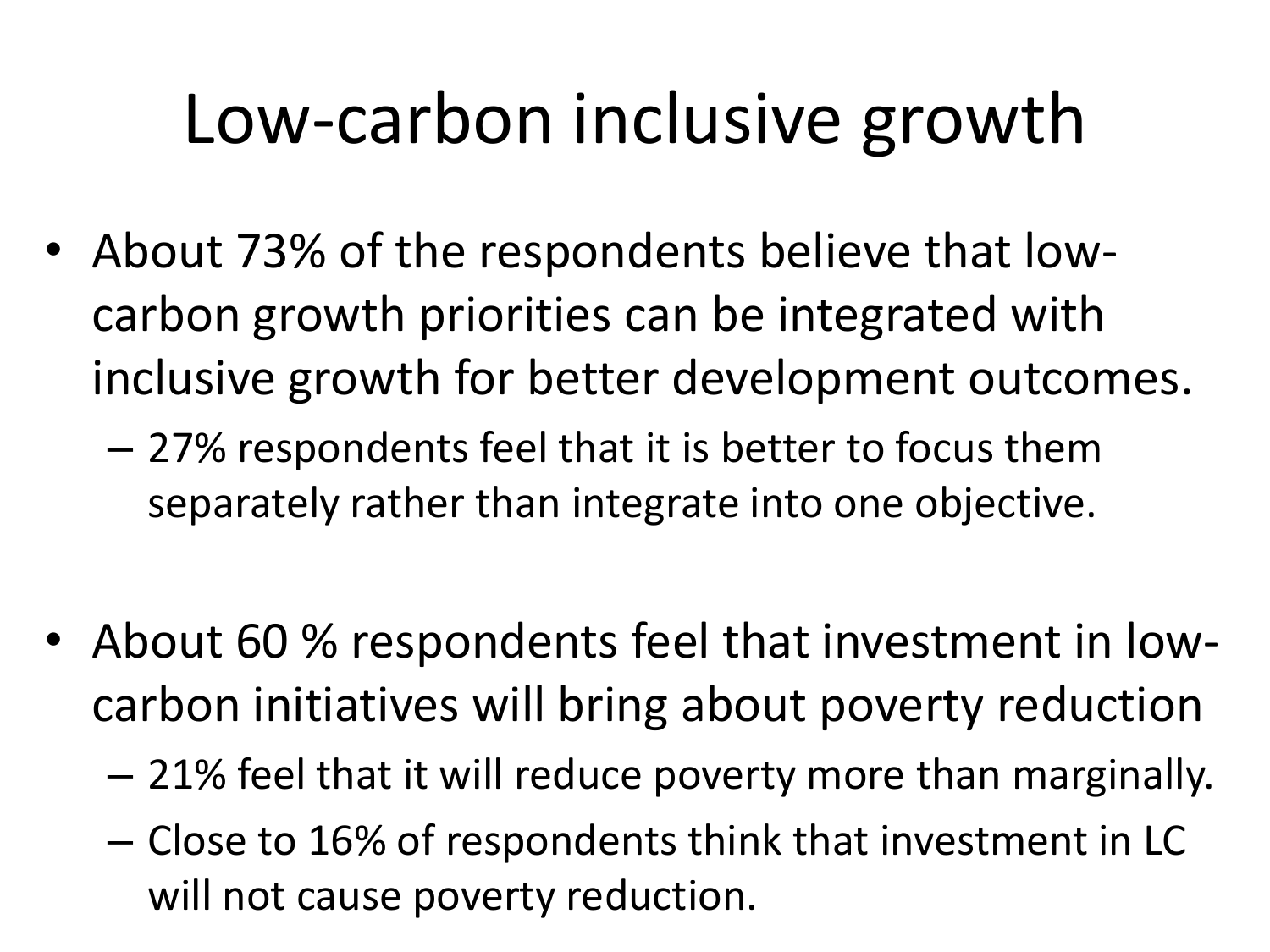## Institutional set-up to deal with climate actions

- Only 5% of the respondents observe that local bodies and city governments have adequate institutional set-up to deal with climate responsive strategies/actions.
	- 58% respondents felt there is insufficient institutional set up, while 32% feel that there is no institutional set up at all.
- Institutional crisis will expose the climate governance offering a chance for retrofitting and renewal.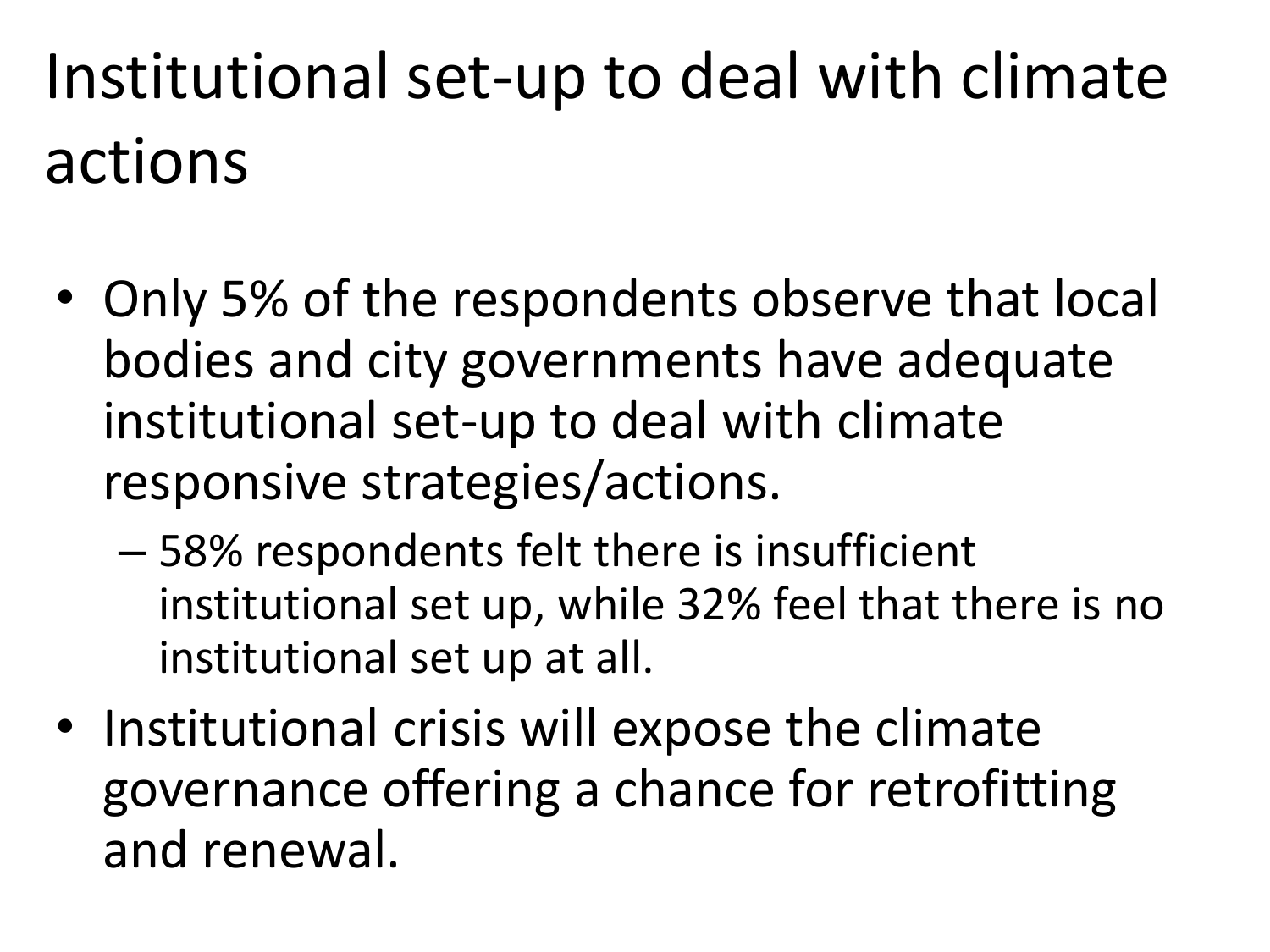#### Current levels of climate actions and programs being undertaken by different stakeholders

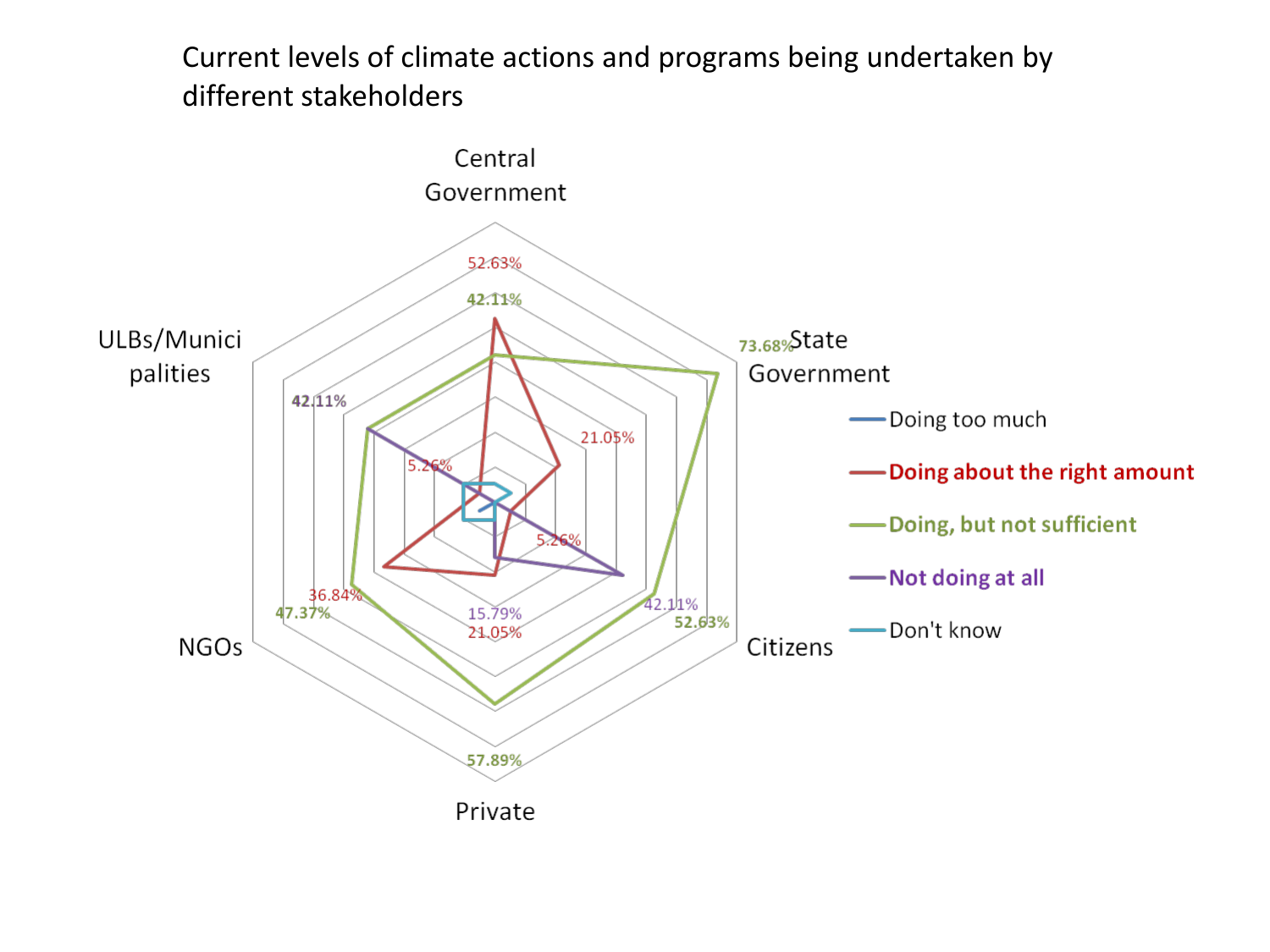#### **Barriers to low-carbon growth**

| $\mathbf{A}$ | High cost of cleaner and new technology – capital and O&M               |
|--------------|-------------------------------------------------------------------------|
| B            | Limited access to private capital                                       |
|              | Split incentives – cost/benefit mismatch                                |
| D            | Cleaner and new technology has negative externalities                   |
| E            | Lack of clear regulation                                                |
| F            | Inadequate institutional mechanisms                                     |
| G            | CDM institutions are overburdened                                       |
| H            | Lack of knowledge and awareness about the seriousness of the<br>problem |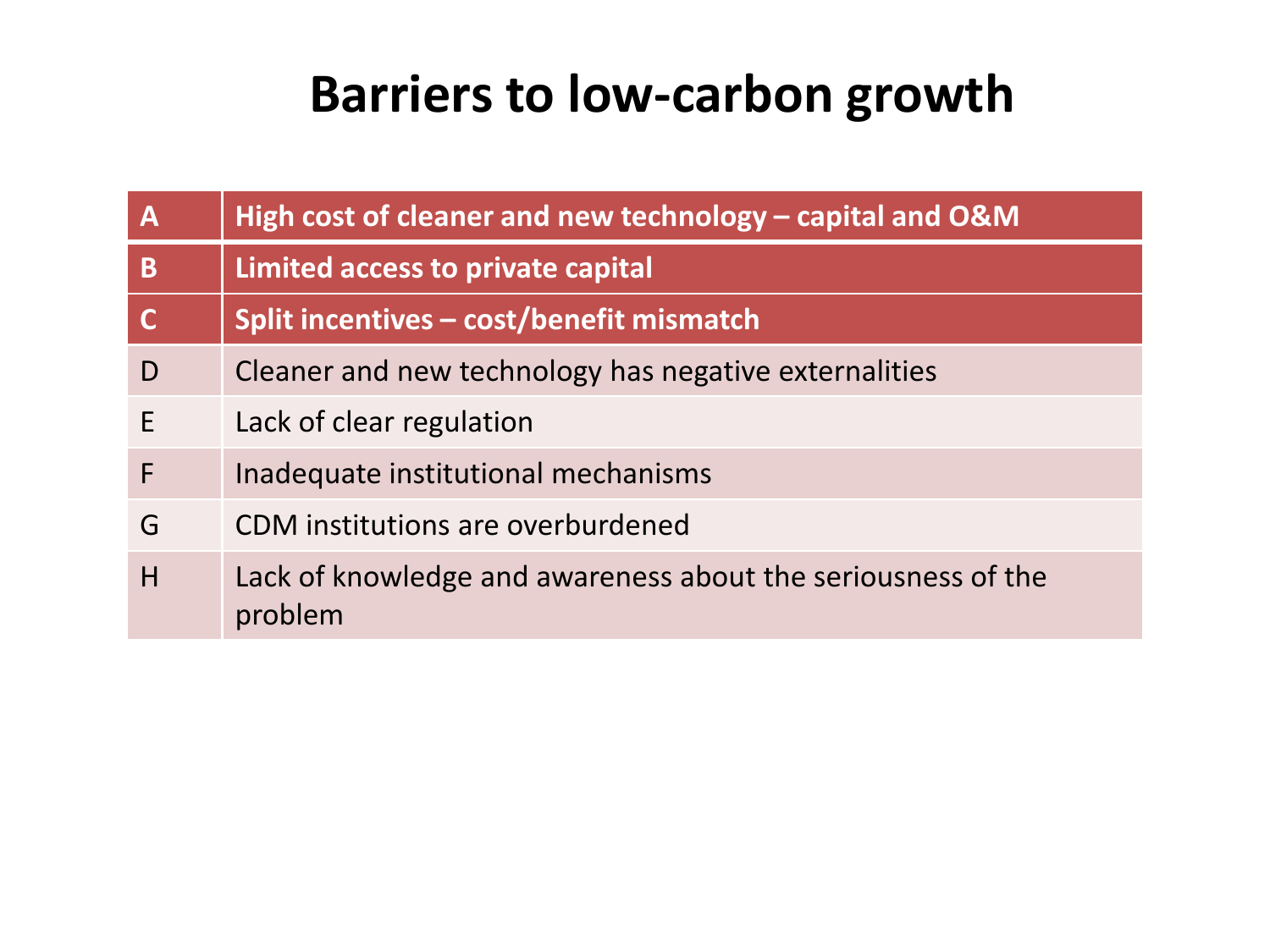**Coalition matrix**

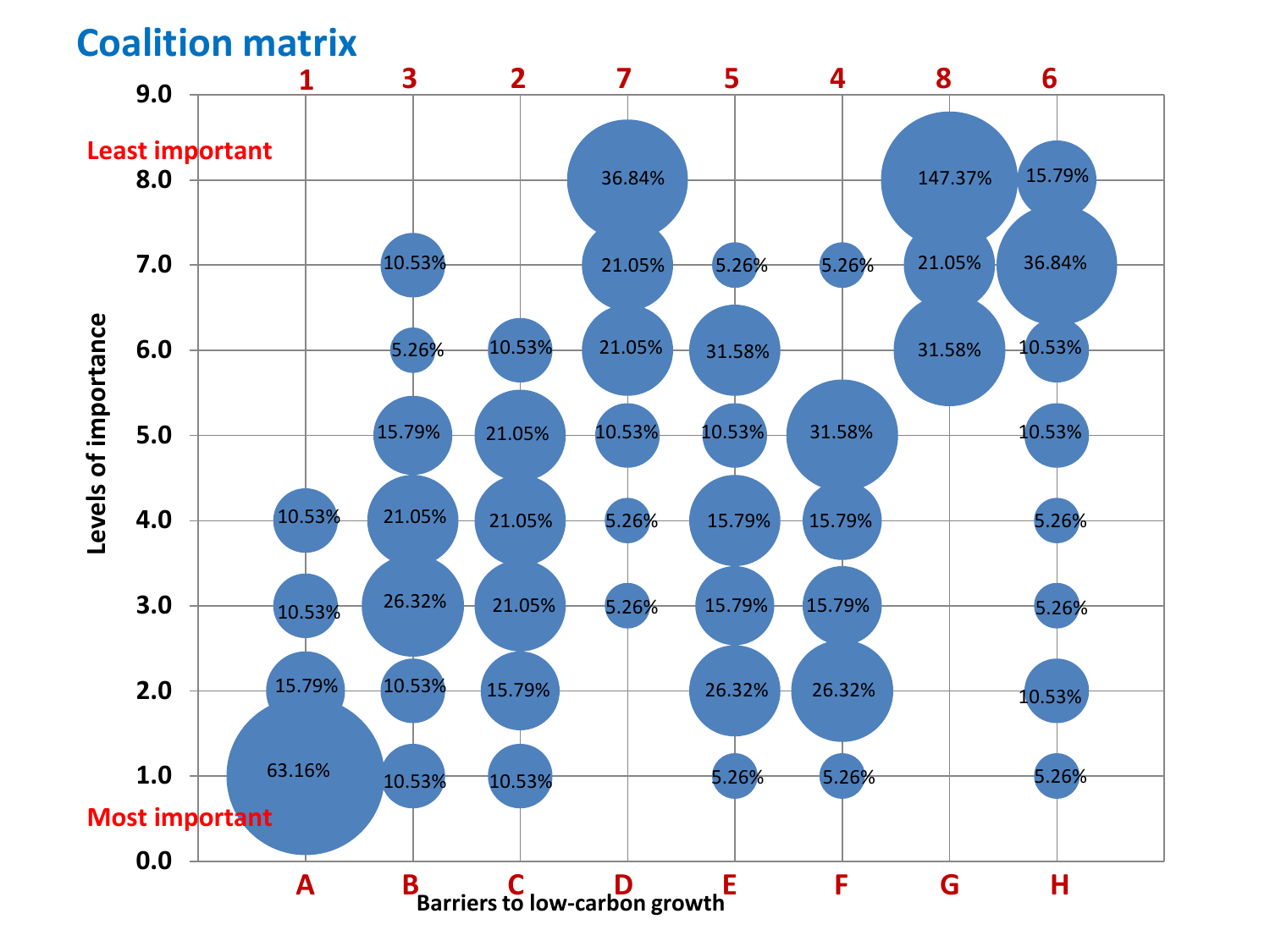#### International partnership and support

- 47% of the respondents disagree on a treaty that requires India to legally cut its emissions at the end of the second commitment period (2017).
	- 32% remain neutral while 21% support on binding agreements at the end of Kyoto's 2<sup>nd</sup> comm. period
- 80% of respondents support India's position on getting financial and technical assistance from Annex 1 countries on the basis of historic climate burden and equity.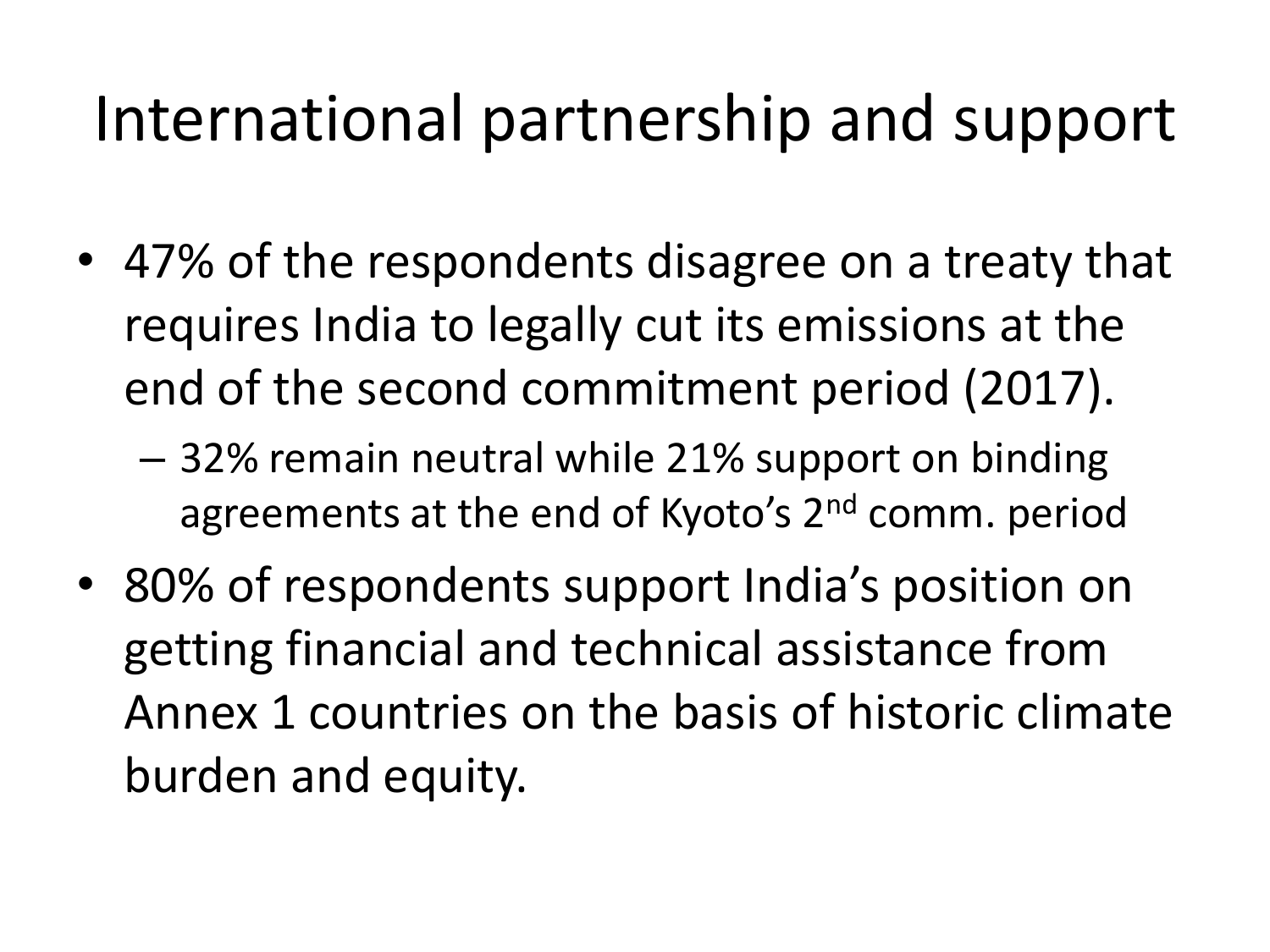Performance of international partnership and support in India's GHG mitigation efforts

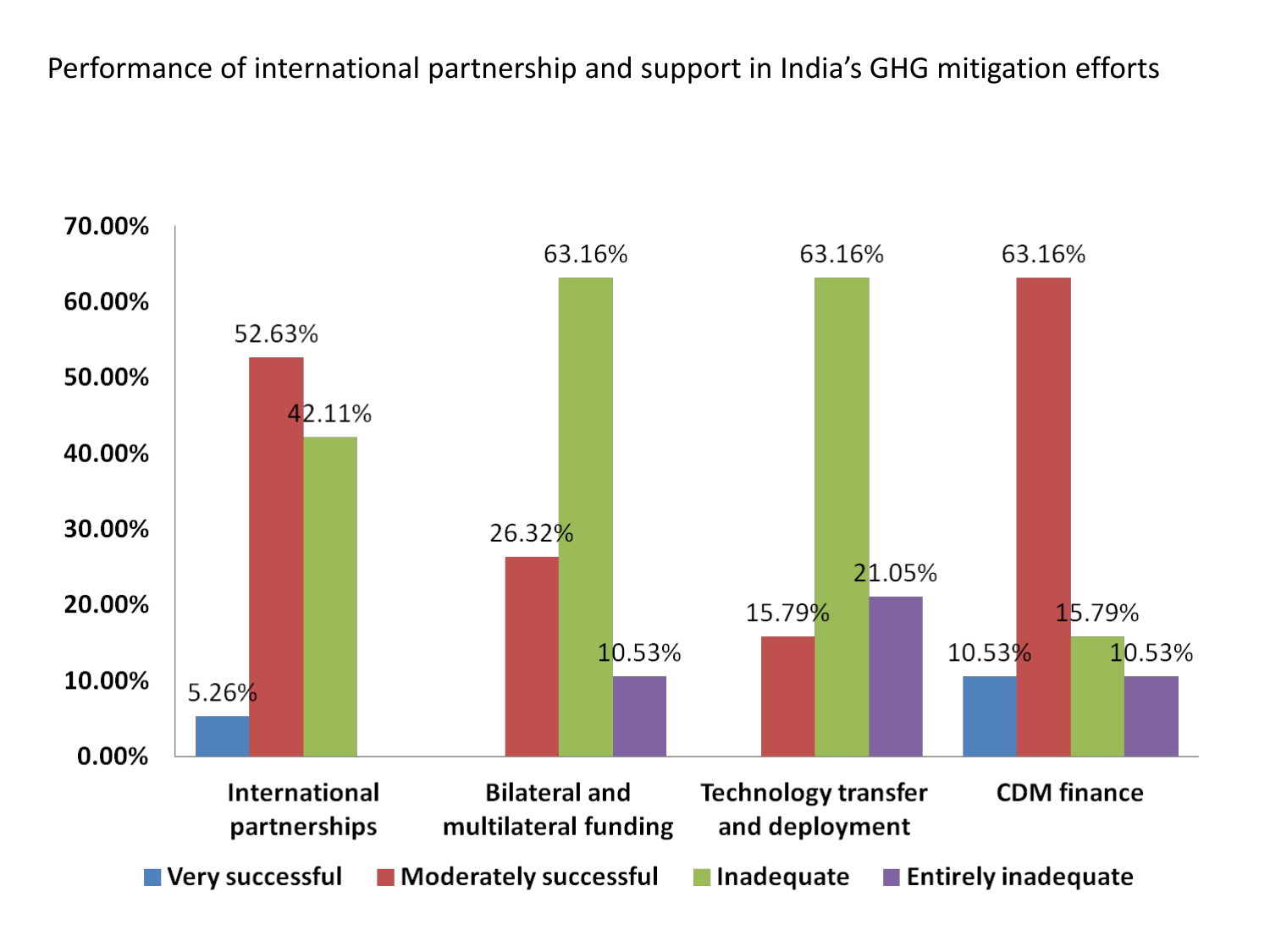#### **Top low-carbon options that India should adopt considering inclusive growth targets and carbon space requirements in the future**

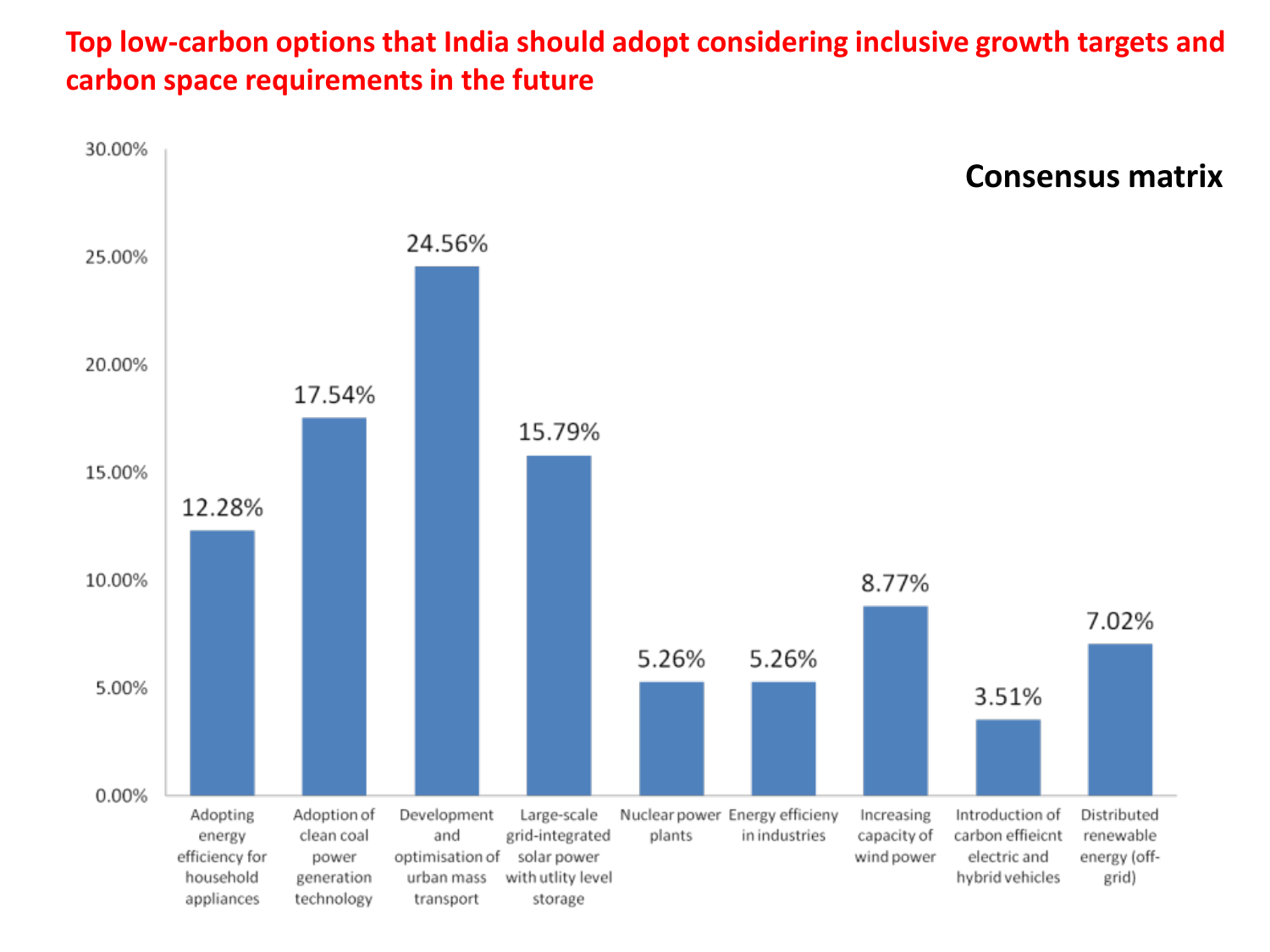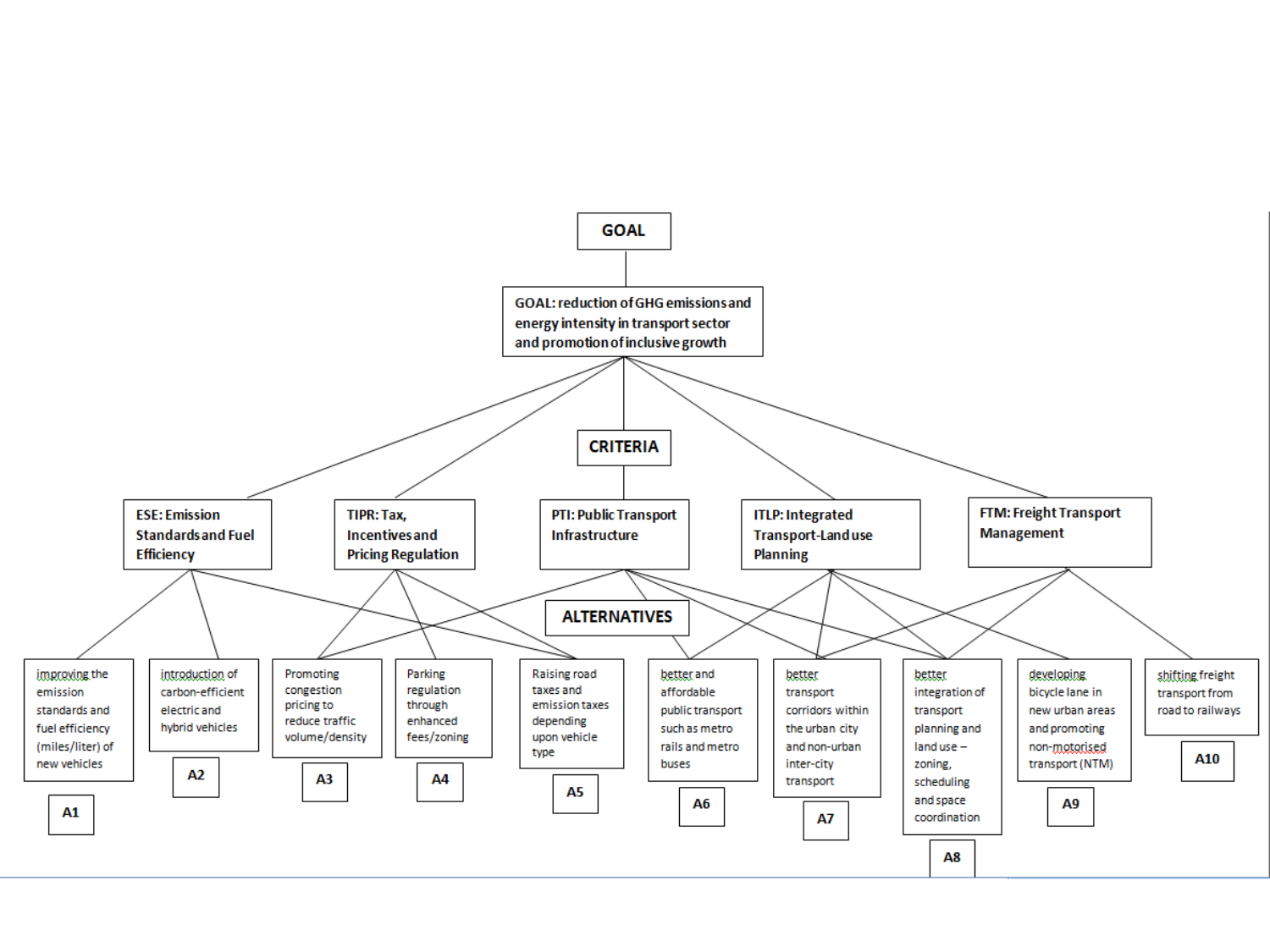

**Figure:** Weights of criteria for evaluation of the transport policy



**A1:** improving the emission standards and fuelefficiency (miles/liter) of new vehicles **A2:** introduction of carbon-efficient electric and

hybrid vehicles

**A3:** promoting congestion pricing to reduce traffic volume/density

**A4:** parking regulation through enhanced fees/zoning

**A5:** raising road taxes and emission taxes depending upon the vehicle type A6: better and affordable public transport such as metro rails and metro buses

**A7:** better transport corridors within the urban city and non-urban inter-city transport **A8:** better integration of transport planning and land-use zoning, scheduling and space coordination

**A9:** developing bicycle lane in new urban areas and promoting non-motorised transport (NMT) **A10:** shifting fright transport from road to railways

**Figure :** Relative priorities for alternate policy options for reducing emission and energy intensity in transport sector as well as promoting inclusive growth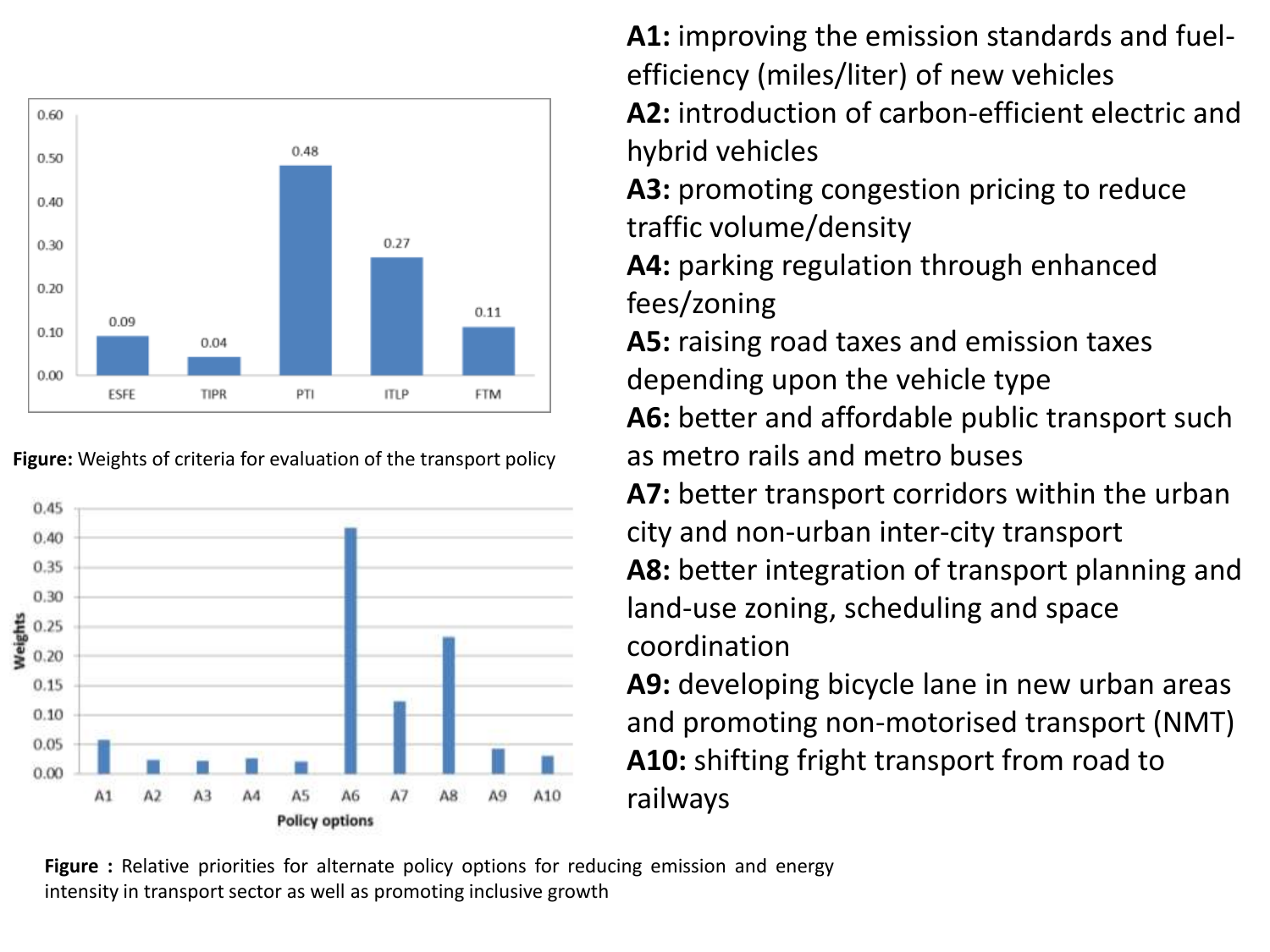## Conclusions

- India's low-carbon intensity in part is due to
	- Inherently low-carbon lifestyle patterns, high use of NMT and public transport, energy and infrastructure poverty
- India's energy-related emissions are basically subsistence emissions and need to grow to alleviate poverty and raise QoL standards
	- BAU trends don't favour inclusive growth.
	- Low-carbon initiatives don't sufficiently exploit cobenefit opportunities of climate mitigation and inclusive growth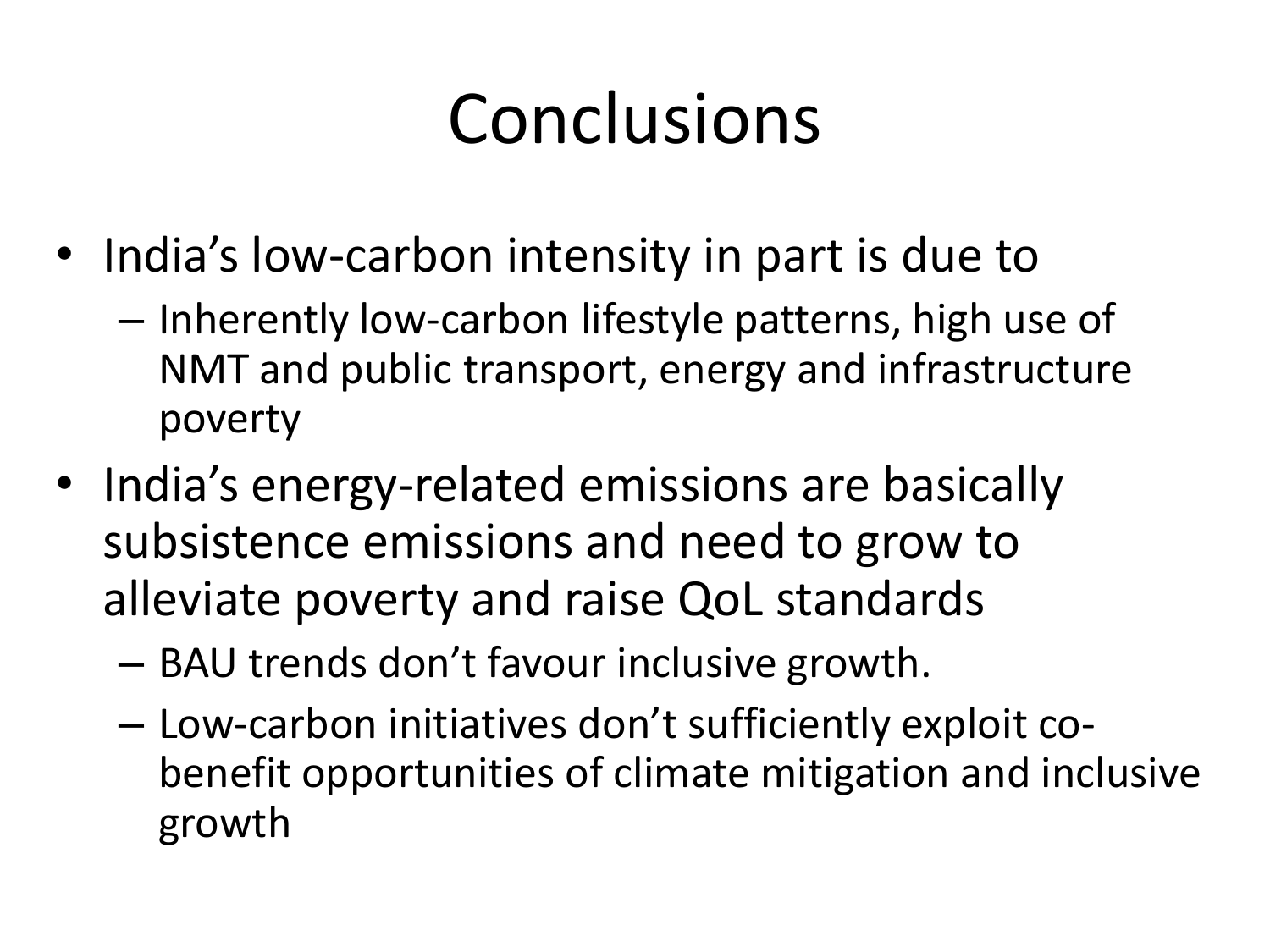- The trends of declining carbon and energy intensity will continue, however, weakened by unsustainable patterns of development
	- High growth of private vehicles, western life styles and models of growth, persistent inefficiency in the electricity supply
- Some promising initiatives have been taken to initiate low-carbon growth –
	- RES, EE, demand management
	- Sizable potential for low-carbon growth is yet untapped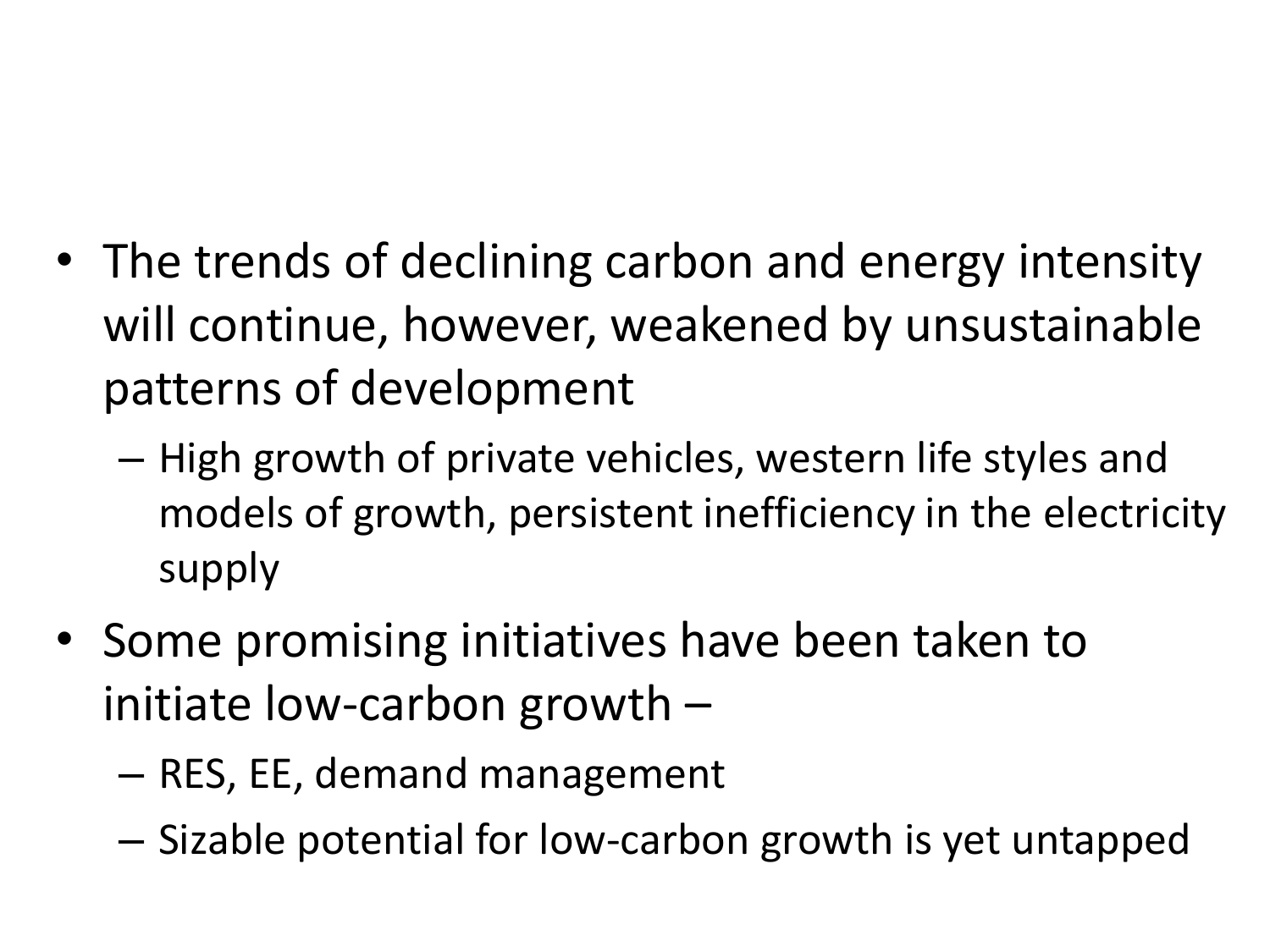#### **Low-carbon inclusive growth can reduce poverty and inequality**